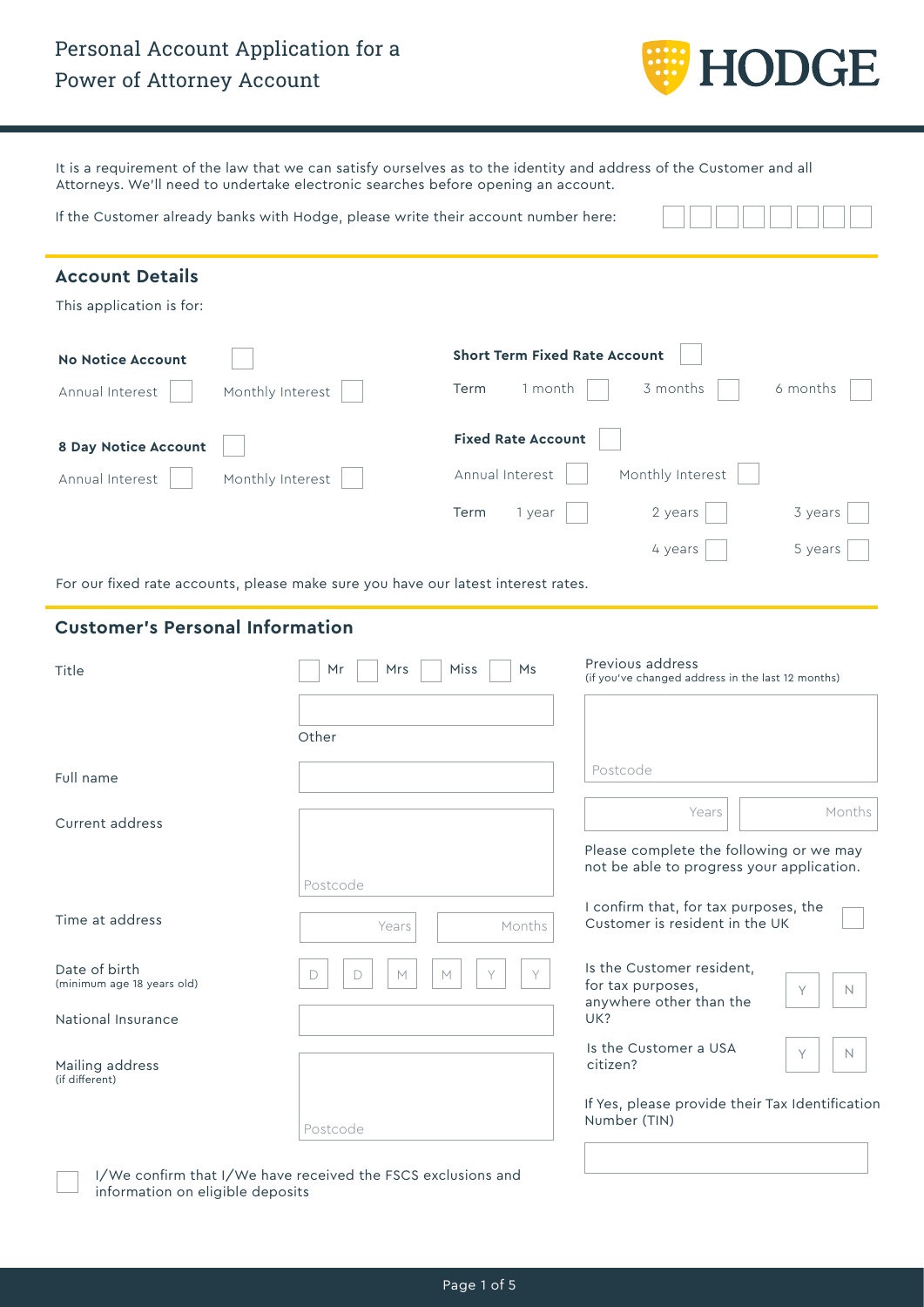## **Attorney's Personal Information**

You may have more than one Attorney. Each Attorney will need to be authorised on the Power of Attorney document.

|                                                                               | <b>Attorney 1</b>                              | <b>Attorney 2</b>                    |  |  |
|-------------------------------------------------------------------------------|------------------------------------------------|--------------------------------------|--|--|
| Title                                                                         | Miss<br>Mrs<br>Ms<br>Mr<br>Other               | Miss<br>Ms<br>Mr<br>Mrs<br>Other     |  |  |
|                                                                               |                                                |                                      |  |  |
| Full name                                                                     |                                                |                                      |  |  |
| Current address                                                               |                                                |                                      |  |  |
|                                                                               | Postcode                                       | Postcode                             |  |  |
| Time at address                                                               | Months<br>Years                                | Months<br>Years                      |  |  |
| Previous address<br>(if you've changed your address in the<br>last 12 months) |                                                |                                      |  |  |
|                                                                               | Postcode                                       | Postcode                             |  |  |
| Date of birth<br>(minimum age 18 years old)                                   | Y<br>$\mathsf D$<br>$\mathbb M$<br>Y<br>D<br>M | Y<br>Y<br>$\mathsf D$<br>D<br>M<br>M |  |  |
| National Insurance                                                            |                                                |                                      |  |  |
| Telephone number                                                              |                                                |                                      |  |  |
| Mobile number                                                                 |                                                |                                      |  |  |
| Email address                                                                 |                                                |                                      |  |  |
|                                                                               |                                                |                                      |  |  |

Please note that we'll use the **Attorney 1** address above to send all future correspondence, **"Care of"** to, unless you specify an alternative mailing address below:

Alternative mailing address

Postcode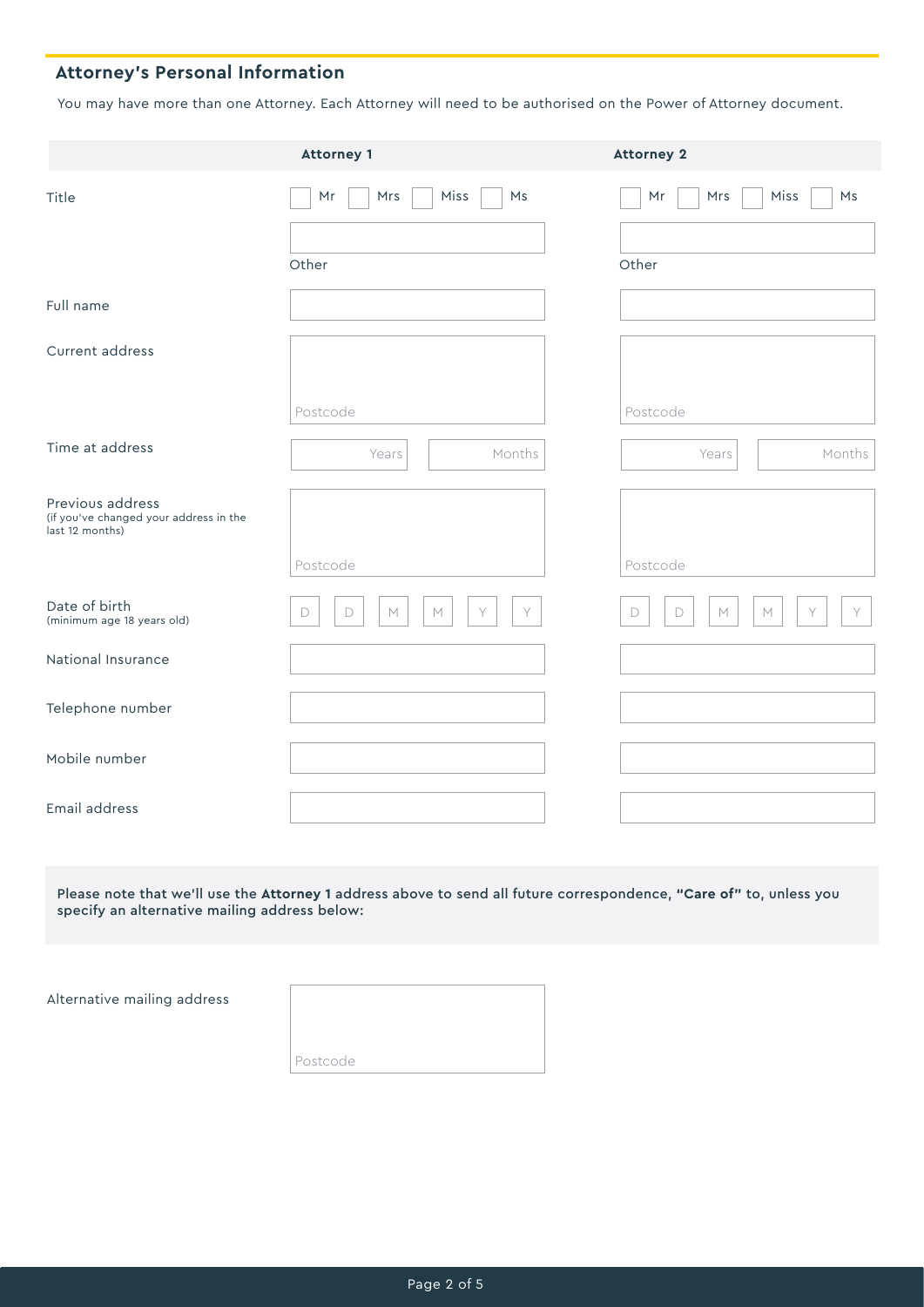### **Funding**

Please tick to indicate whether you will be funding your account via:

Electronic payment

Cheque

If you are funding via Electronic payment, please be aware of the following:

- Once we have opened your account, we will send you the account and funding details so you may complete your deposit;
- You will have 10 business days to fund the account from the day it is opened;
- You may make multiple transactions within these 10 days;
- This payment/s must be made by yourselves and come from the account you have provided as your nominal bank account below.

#### Please provide your nominated bank details:

| Name of account holder/s |  |
|--------------------------|--|
| Sort code                |  |
| Account number           |  |

If you are making a deposit with a cheques, please make your cheque payable to Hodge and one or more of the individual(s) named as account holder(s) and drawn on a UK bank account in the sole or joint name(s) of the applicant(s).

#### **Interest Payment**

We require the interest to be paid externally to the bank account from which the deposit originated. I have completed the bank account details above.

| If you do not tick this box, the interest will remain in your Hodge Savings Account |                            |                                        |                   |            |  |  |  |
|-------------------------------------------------------------------------------------|----------------------------|----------------------------------------|-------------------|------------|--|--|--|
| <b>Mandate For Joint Accounts</b>                                                   |                            |                                        |                   |            |  |  |  |
| Please indicate if instructions should be signed                                    |                            | Jointly                                | Jointly/Severally |            |  |  |  |
| <b>Source of Deposit</b>                                                            |                            |                                        |                   |            |  |  |  |
| Please indicate the source used to fund your savings.                               |                            |                                        |                   |            |  |  |  |
| Savings from salary/bonus                                                           | Inheritance                | Compensation Payment                   |                   | House sale |  |  |  |
| Proceeds of insurance<br>payment/maturity                                           | Reinvestment<br>of savings | Income/dividends from<br>an investment |                   | Gift       |  |  |  |
|                                                                                     |                            |                                        |                   |            |  |  |  |

Our customers' security is paramount to us and we must comply with various legal and regulatory obligations to protect you, as well as Hodge, from financial crime. This includes asking you how you have sourced the wealth you are using to fund your savings account with Hodge.

Look at our **Help & Support** page for more information.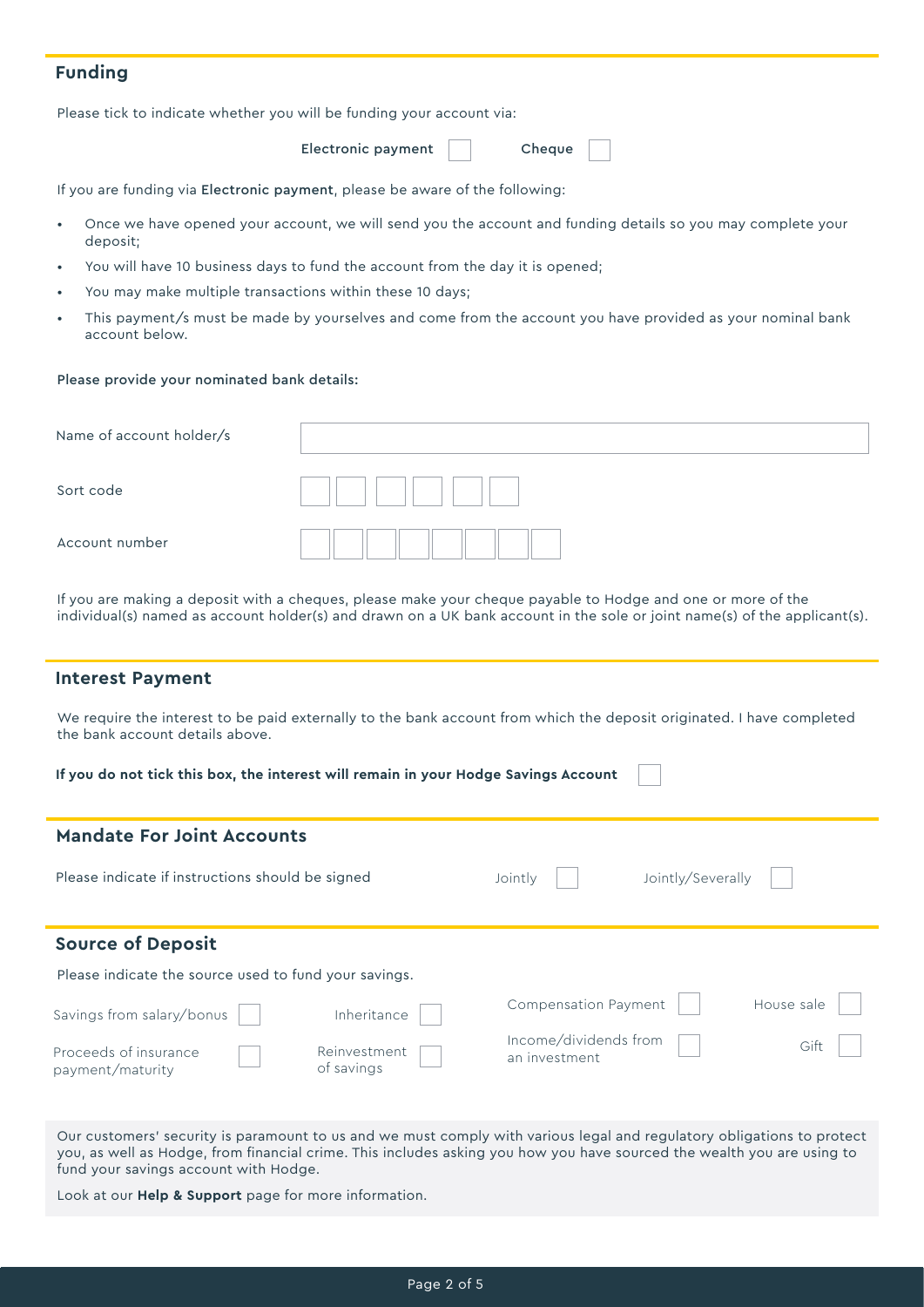### **Declaration**

I understand, confirm and agree the following as a Power of Attorney representative/s:

#### **Use of your Personal Data**

The personal details you give on this form will be subject to the provisions of the General Data Protection Regulations 2018.

The information will be retained only for as long as necessary in accordance with our Retention Policy by Hodge who is the data controller, and may be stored on paper or an electronic format.

The information held about you may be used for the following purposes:

- Administering your application
- Verifying your identity and anti-money laundering checks
- Assist in fraud prevention
- Reporting to regulators and authorities
- Market and product analysis.

The information held about you may be shared with the following parties:

- Hodge's approved service providers in relation to this application; Other members of Hodge's group, its subsidiaries and associated companies
- Regulators or authorities where required or permitted by law.

You have the right to request access to your personal information held by Hodge; to do so, this request must be made in writing using our Subject Access Request Process. Further information regarding this can be found on our website.

Telephone calls may be monitored and/or recorded in the interest of security and to help improve our service.

Hodge may also use your information to contact you about it's products and services that it believes may be of interest to you.

Occasionally, we may have products and services that could be suitable for you. We would like your permission to contact you by phone, post, SMS or email.

Please confirm if you would like to hear from us about these services:

#### **Applicant 1**

#### **Applicant 2**



We will always treat your personal details with the utmost care and will never pass or sell your information to other companies for marketing purposes.

#### **Your rights as a data subject**

At any point while we are in possession of or processing your personal data, you have the following rights:

- Right of access you have the right to request a copy of the information that we hold about you as mentioned above
- Right of rectification you have the right to correct data that we hold about you that is inaccurate or incomplete
- Right to be forgotten in certain circumstances you can ask for the data we hold about you to be erased from our records
- Right to restriction of processing where certain conditions apply you have a right to restrict the processing
- Right of portability in certain circumstances, you have the right to have the data we hold about you transferred to another organisation
- Right to object you have the right to object to certain types of processing such as direct marketing
- Right to object to automated processing, including profiling – protection against targeted marketing and decision making
- Right to judicial review in the event that we refuse your request under rights of access, we will provide you with a reason as to why. You have the right to complain as per the subject access request process
- All of the above requests will be forwarded on should there be a third party involved in the processing of your personal data, i.e. if a data subject was to raise a Subject Access Request.